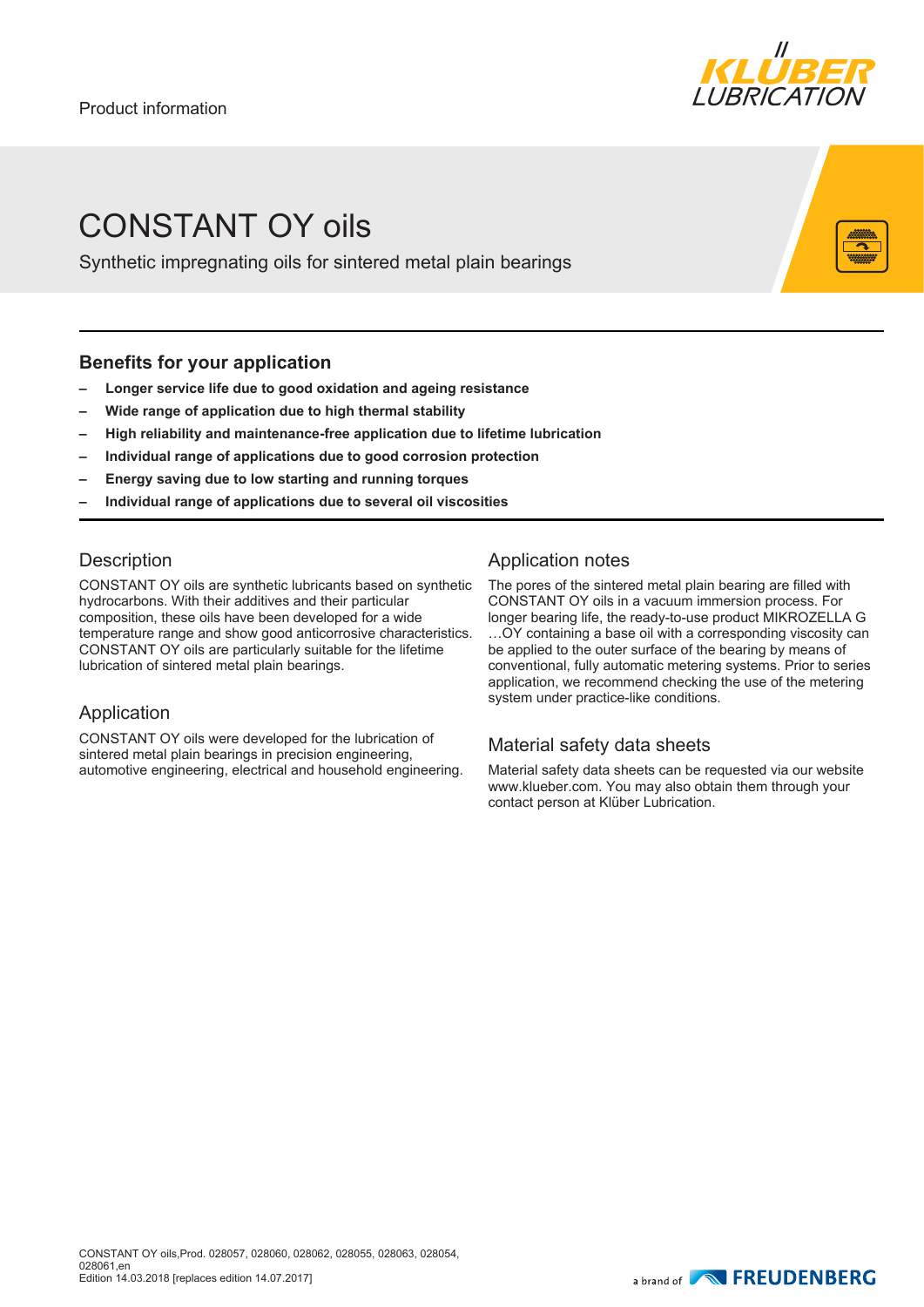### CONSTANT OY oils

Synthetic impregnating oils for sintered metal plain bearings

| <b>Pack sizes</b> | <b>CONSTANT OY 32</b> | <b>CONSTANT OY 46</b> |
|-------------------|-----------------------|-----------------------|
| Canister 20 I     |                       |                       |
| Drum 200          |                       |                       |

| <b>Product data</b>                                                                                                             | <b>CONSTANT OY 32</b>               | <b>CONSTANT OY 46</b>             |
|---------------------------------------------------------------------------------------------------------------------------------|-------------------------------------|-----------------------------------|
| Article number                                                                                                                  | 028057                              | 028060                            |
| Chemical composition, type of oil                                                                                               | synthetic hydrocarbon oil           | synthetic hydrocarbon oil         |
| Lower service temperature                                                                                                       | -50 °C / -58 °F                     | -50 °C / -58 °F                   |
| Upper service temperature                                                                                                       | 140 °C / 284 °F                     | 140 °C / 284 °F                   |
| Colour space                                                                                                                    | vellow                              | vellow                            |
| Density, DIN 51757, 20 °C                                                                                                       | approx. $0.83$ g/cm <sup>3</sup>    | approx. 0.83 g/cm <sup>3</sup>    |
| Refraction index, DIN 51423 pt. 02, at 20 °C                                                                                    | approx. 1.461                       | approx. 1.463                     |
| Kinematic viscosity, DIN 51562 pt. 01/ASTM D-445/ASTM D 7042, 40 °C                                                             | approx. 32 mm <sup>2</sup> /s       | approx. 46 mm <sup>2</sup> /s     |
| Kinematic viscosity, DIN 51562 pt. 01/ASTM D-445/ASTM D 7042, 100 °C                                                            | approx. $6.3 \text{ mm}^2\text{/s}$ | approx. $8 \text{ mm}^2\text{/s}$ |
| ISO viscosity grade, DIN ISO 3448                                                                                               | 32                                  | 46                                |
| Viscosity index, DIN ISO 2909                                                                                                   | $>= 120$                            | $>= 130$                          |
| Pour point, DIN ISO 3016                                                                                                        | $\le$ = -50 °C                      | <= -50 °C                         |
| Minimum shelf life from the date of manufacture - in a dry, frost-free place and in<br>the unopened original container, approx. | 60 months                           | 60 months                         |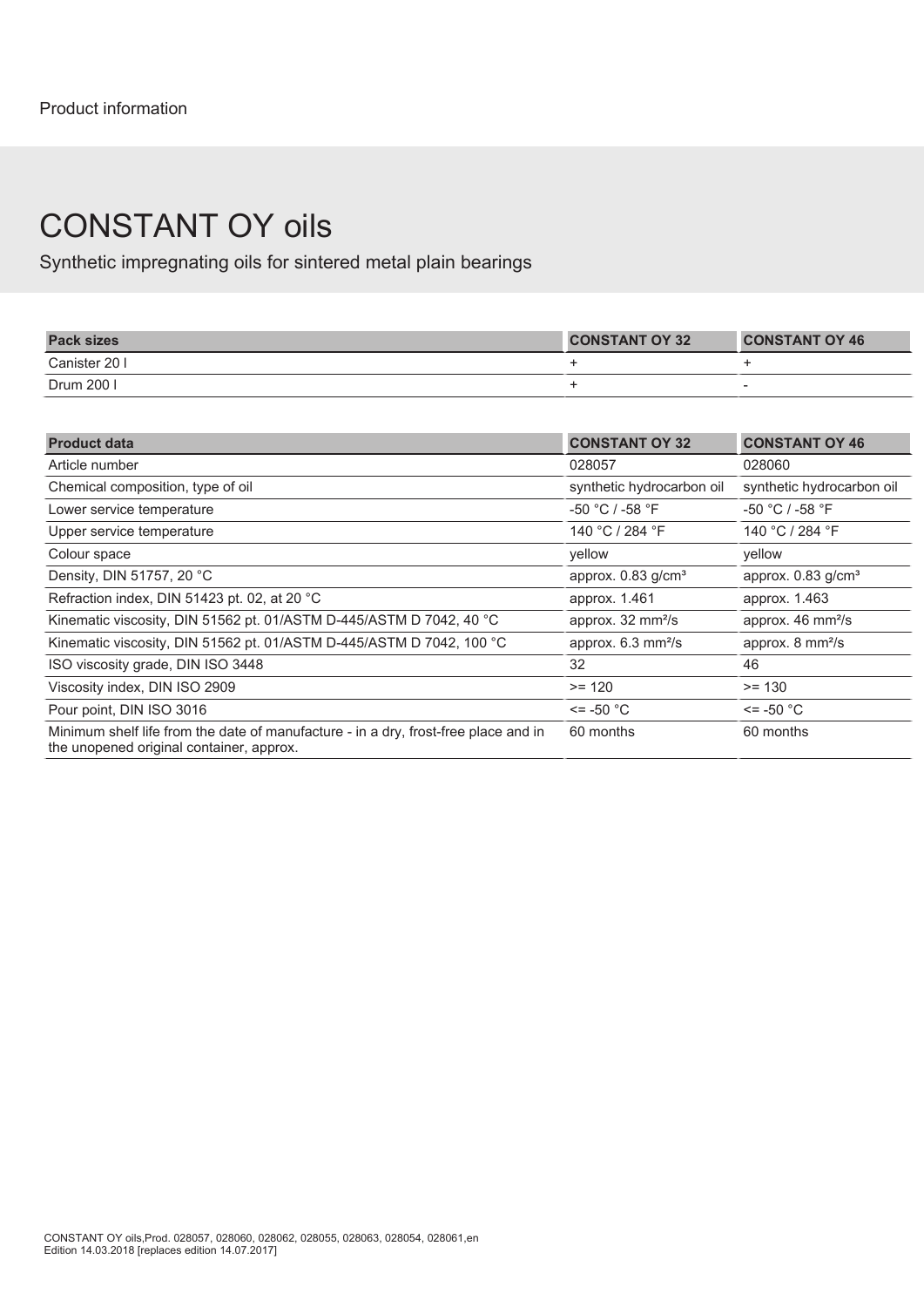

| <b>CONSTANT OY 68</b> | <b>CONSTANT OY 100</b> | <b>CONSTANT OY 150</b> | <b>CONSTANT OY 220</b> | <b>CONSTANT OY 390</b> |
|-----------------------|------------------------|------------------------|------------------------|------------------------|
|                       |                        |                        |                        |                        |
|                       |                        |                        |                        |                        |

| <b>CONSTANT OY 68</b>          | <b>CONSTANT OY 100</b>         | <b>CONSTANT OY 150</b>           | <b>CONSTANT OY 220</b>           | <b>CONSTANT OY 390</b>           |
|--------------------------------|--------------------------------|----------------------------------|----------------------------------|----------------------------------|
| 028062                         | 028055                         | 028063                           | 028054                           | 028061                           |
| synthetic hydrocarbon oil      | synthetic hydrocarbon oil      | synthetic hydrocarbon oil        | synthetic hydrocarbon oil        | synthetic hydrocarbon oil        |
| -40 °C / -40 °F                | -40 °C / -40 °F                | -35 °C / -31 °F                  | -30 °C / -22 °F                  | -25 °C / -13 °F                  |
| 140 °C / 284 °F                | 140 °C / 284 °F                | 140 °C / 284 °F                  | 140 °C / 284 °F                  | 140 °C / 284 °F                  |
| yellow                         | yellow                         | vellow                           | yellow                           | yellow                           |
| approx. 0.83 g/cm <sup>3</sup> | approx. 0.84 g/cm <sup>3</sup> | approx. $0.84$ g/cm <sup>3</sup> | approx. $0.85$ g/cm <sup>3</sup> | approx. $0.85$ g/cm <sup>3</sup> |
| approx. 1.464                  | approx. 1.467                  | approx. 1.468                    | approx. 1.47                     | approx. 1.472                    |
| approx. 68 mm <sup>2</sup> /s  | approx. 100 mm <sup>2</sup> /s | approx. 150 mm <sup>2</sup> /s   | approx. 220 mm <sup>2</sup> /s   | approx. 390 mm <sup>2</sup> /s   |
| approx. 10 mm <sup>2</sup> /s  | approx. 13 mm <sup>2</sup> /s  | approx. 19 mm <sup>2</sup> /s    | approx. 25 mm <sup>2</sup> /s    | approx. 39 mm <sup>2</sup> /s    |
| 68                             | 100                            | 150                              | 220                              |                                  |
| $>= 130$                       | $>= 130$                       | $>= 130$                         | $>= 130$                         | $>= 130$                         |
| $\le$ = -45 $^{\circ}$ C       | $\le$ = -40 $^{\circ}$ C       | $\le$ -40 $^{\circ}$ C           | $\le$ = -40 $^{\circ}$ C         | $\le$ = -25 °C                   |
| 60 months                      | 60 months                      | 60 months                        | 60 months                        | 60 months                        |
|                                |                                |                                  |                                  |                                  |